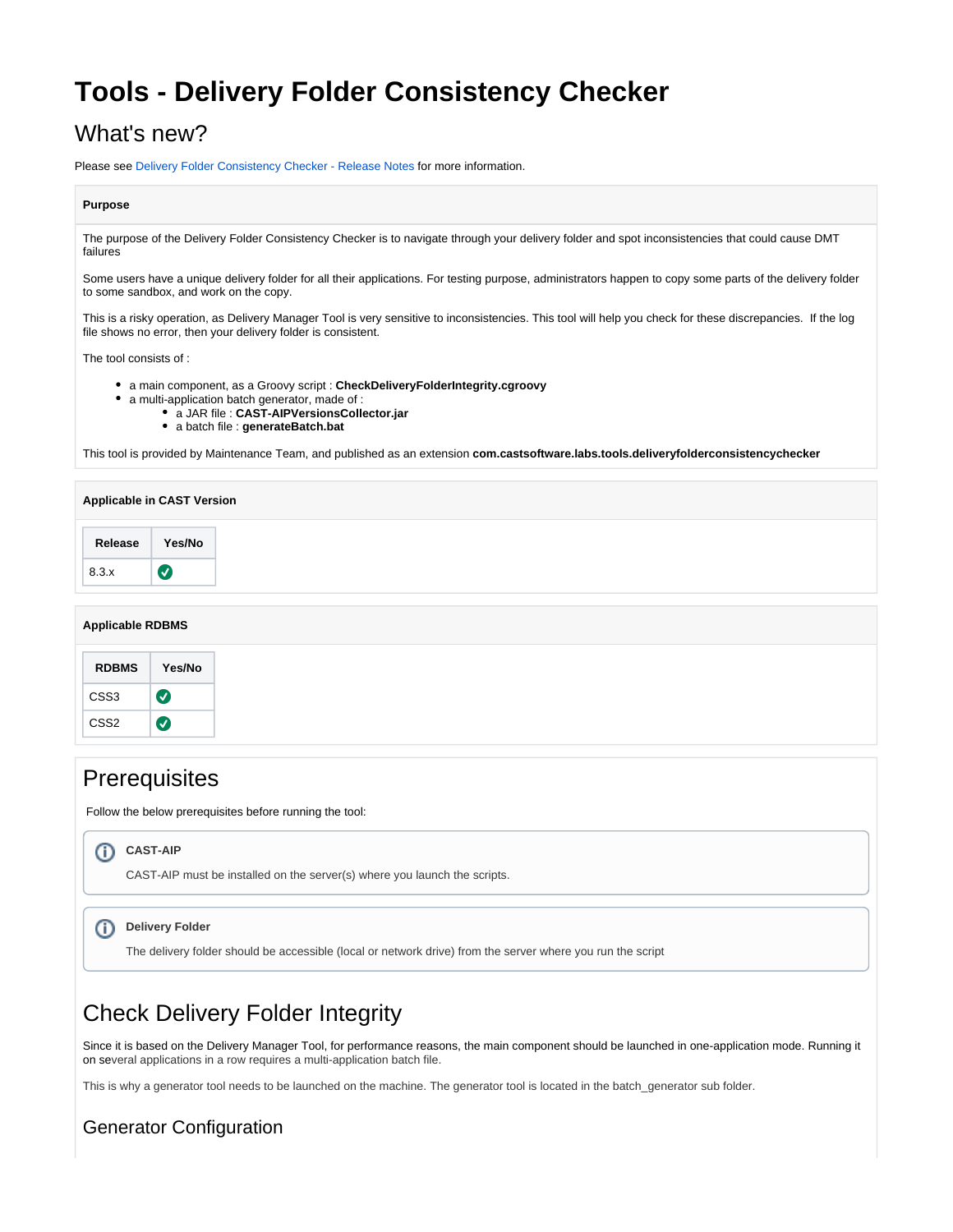The generator batch file (generateBatch.bat) must be configured with the following mandatory variables : FLATDIR, LOGDIR, DELIVERYFOLDER

#### **Generator Configuration**

```
REM Mandatory
```
set "FLATDIR=<CAST AIP Installation PATH>"

set "LOGDIR=<Path to the log folder>'

```
set "DELIVERYFOLDER=<Delivery Folder>"
```
## Generate multi-application batch file

Launch the generator batch file you have configured (generateBatch.bat). The output will be a multi-application batch file located in the main folder of the extension : LaunchDeliveryFolderConsistencyChecker.bat

## Run the multi-application batch file

Launch the file you have just generated : LaunchDeliveryFolderConsistencyChecker.bat

The main component will navigate through every package of every version of every application in your delivery folder

## Check the log file

A successful log file looks like the following :

#### **Successful log file**

```
DeliveryFolderConsistencyChecker - 
Using arguments:
         ExecuteScript
         -file: CheckDeliveryFolderIntegrity.cgroovy
         -storagePath: C:\CASTMS-8316\Delivery
         -oneApplicationMode: dbb96c81-8ce5-4cab-80cc-48c723adaeb5
         -param0: Test-20220
Unused initial value dmttechnoscanner.SourceFileProject in field dmtxmlscanner.SourceFileDiscoverer.
inputProjectType: delivery.ProfileOrProjectType
Log file: C:\Users\SFR~1.CAS\AppData\Local\Temp/DMT.log.txt
Running action: Execute a groovy script
         Using CAST-AIP version 8.3.16
         Delivery Folder Consistency Checker 1.0
         Starting to check integrity of the delivery folder
         Processing application : [Test-20220]
                 Processing version : [Test-20220 / 1.0]
                         Processing package : [Test-20220 / 1.0 / Java] OK
                 Version [Test-20220 / 1.0] OK
         Application [Test-20220] OK
Saving document: Execute a groovy script
Document saved: Execute a groovy script (Duration: 1666 ms)
Return value: 0
Using arguments:
         ExecuteScript
         -file: CheckDeliveryFolderIntegrity.cgroovy
         -storagePath: C:\CASTMS-8316\Delivery
         -oneApplicationMode: c8f5acfa-b855-4a03-b079-abfde76bd3a3
         -param0: Hopefully Last Test
Unused initial value dmttechnoscanner.SourceFileProject in field dmtxmlscanner.SourceFileDiscoverer.
inputProjectType: delivery.ProfileOrProjectType
Log file: C:\Users\SFR~1.CAS\AppData\Local\Temp/DMT.log.txt
Running action: Execute a groovy script
        Using CAST-AIP version 8.3.16
         Delivery Folder Consistency Checker 1.0
         Starting to check integrity of the delivery folder
```